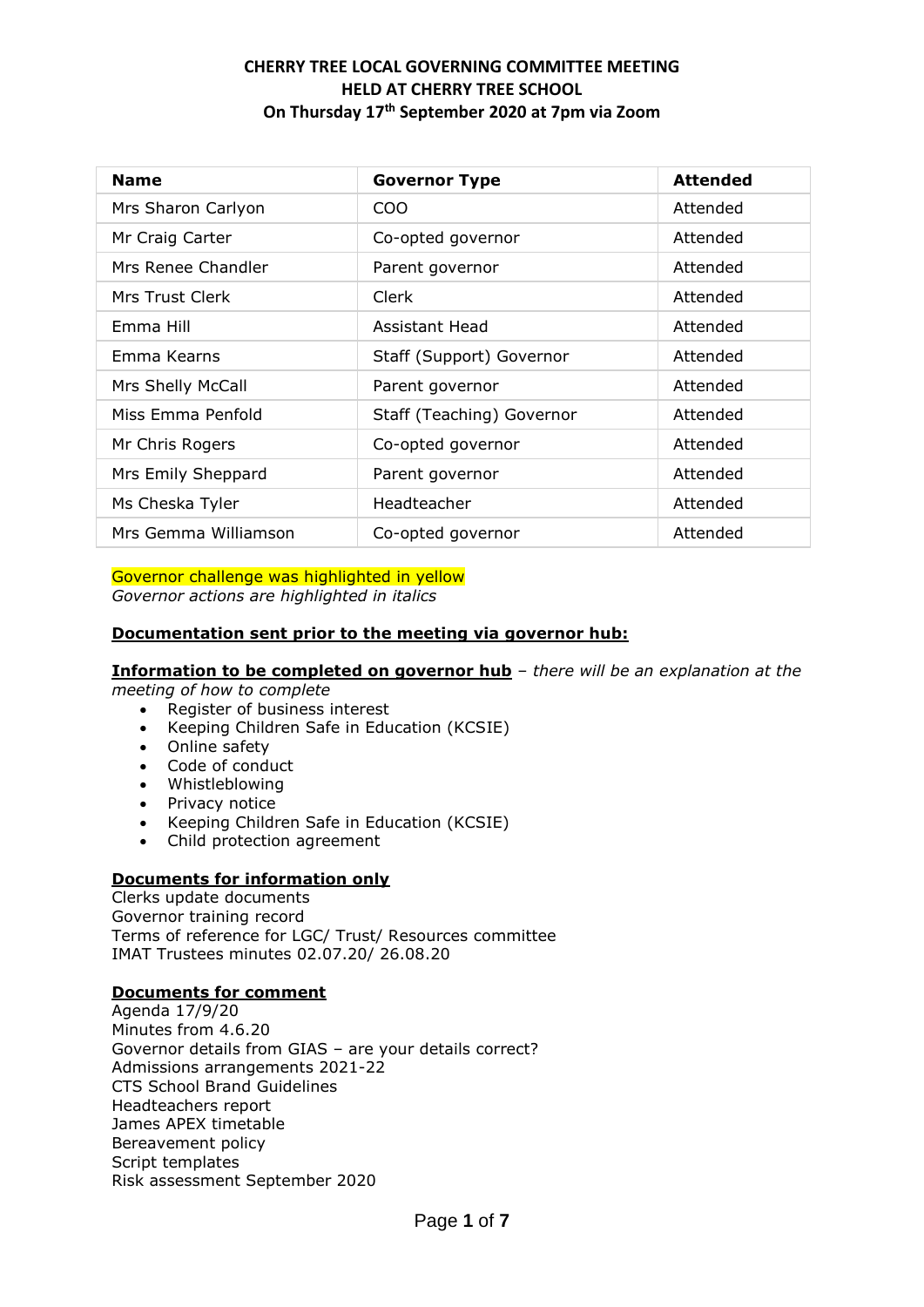September Opening Plan BFS Exit interviews Environmental sustainability policy Finance report

Meeting started at 7pm

**Action**

- 1. **Welcome, apologies and consent -** The meeting was quorate.
- **2. Notification of any other business**  None
- **3. Conflict of interest with agenda items to be declared** None
- **4. Documentation to be read and approved via Governor Hub**
- Register of business interest
- Keeping Children Safe in Education (KCSIE)
- Online safety
- Code of conduct
- Whistleblowing
- Privacy notice
- Child protection agreement

Completed by all non-staff governors ahead of the meeting

### **5. Election of Chair and vice chair for one year**

Gemma Williamson was elected as chair for a year's term Emily Sheppard was elected as vice-chair for a year's term

*The clerk will present to the Trust board*

### **Clerk (Trust board)**

### **6. Minutes of the last meeting 2.6.2020 and matters arising**

The minutes were approved and signed electronically by the Chair. All matters arising were completed except:

Item 4:12: Evacuation building – UPDATE: BFS has been allocated for evacuation which takes 20 minutes for the children to walk. The governors agreed to the use of the school and the COO explained this will work better in terms of ensuring that risk assessments and access are up to date.

*Item 8: Home School agreement – to carry forward for review by the new HT*

**HT – carry forward**

### **7. Review documentation approved by the Trust (for information)**

- Terms of reference for LGC/ Trust/ Resources committee
- IMAT Trustees minutes 02.07.20/ 26.08.20

#### **8. Link governor roles to be allocated**

*There are two co-opted governor vacancies – The governors discussed recruitment and whether they were aware of anyone who would be suitable from the local community as parents and staff are well represented on the board. The COO will send documents regarding recruitment of Community governors and a job description to support.*

**COO/ All governors**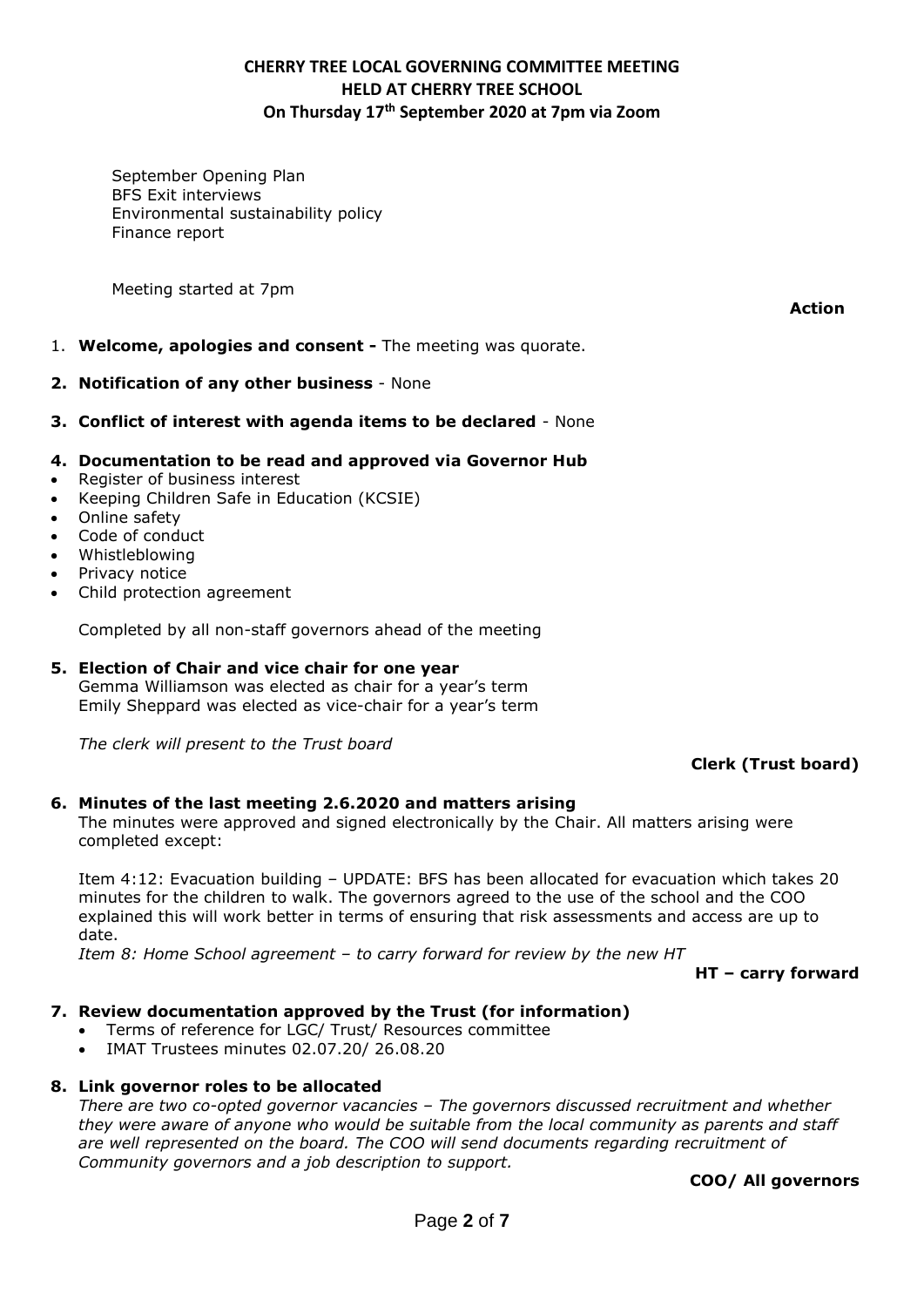The COO explained the Environmental governor role and what will be involved in the monitoring

| Environmental governor              | Renee Chandler / Craig Carter |
|-------------------------------------|-------------------------------|
| Health & Safety                     | Craig Carter                  |
| Inclusion/ SEND                     | Renee Chandler                |
| Modern Foreign Languages            | <b>Chris Rogers</b>           |
| Nurture Award governor              | Renee Chandler                |
| Pupil Premium                       | <b>Shelly McCall</b>          |
| Safeguarding/ Children Looked After | Emily Sheppard/ Craig Carter  |
| School Improvement                  | Gemma Williamson              |
| Sports premium                      | Chris Rogers                  |

### **9. Propose any changes to admissions for the Trust Board**

The Governors had no suggestions for trustees to consider when setting the admission arrangements.

### **10.Headteacher report including**

- GIAS/ Governor details on website to be confirmed governor details were confirmed
- The APEX coach has resigned and so there is a temporary member of staff until a coach can be recruited in the next couple of weeks
- Covid-19 there have been changes to the initial reopening plan to support the system working effectively. Parent letters regarding the changes in the risk assessment will be posted on Governor Hub to ensure Governors are up to date with changes. The HT thanked the staff and parents for their understanding and adaptability during this period.
- G: How is the Curriculum being adapted for SEN children to ensure they engage in understanding their place in the world?

DHT: The new curriculum has been created to be accessible for all children. CTS is very strong at teaching reading using key texts to ensure children have a greater understanding of the world. Understanding of the world around you is supported by teachers use of reading, drama, role play and images.

G: It is difficult for some SEN children to understand their place if they are aware of their disability?

DHT: CTS works hard to celebrate uniqueness and inclusion which supports all children to understand their place in the world. We are continually monitoring throughout. *Chair: The SEN/Inclusion governor could come in to meet with children to see how this area is being taught.*

**RC**

G: What is the timeline for the catch-up funding becoming available?

HT: All children are behind nationally and so the funding will be used to support children's learning; however, we need to make sure it is value for money. There are a variety of options available and so as a Trust we are looking at the best investment. I would welcome governor contributions to how the funding could be used?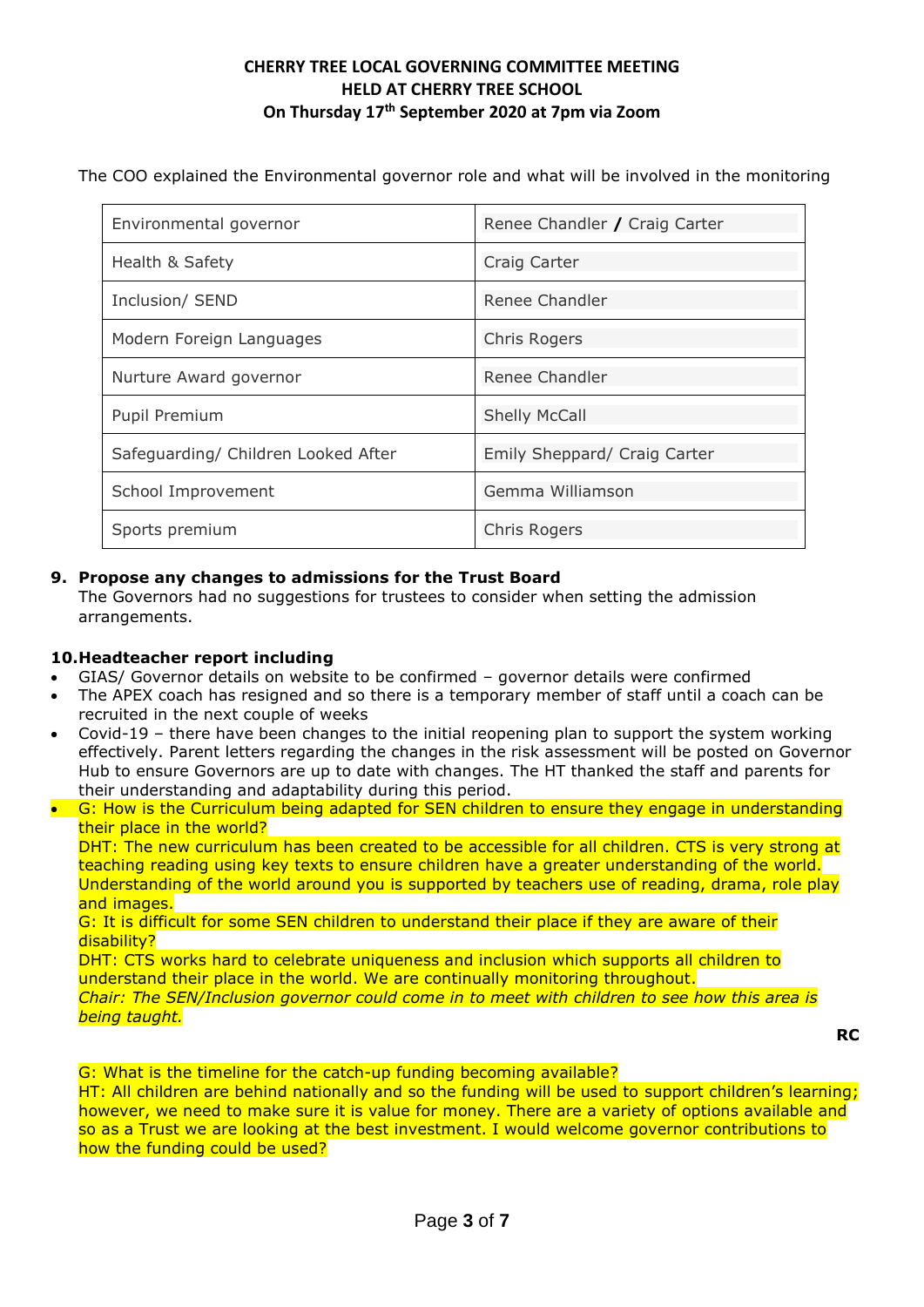G: The concern is that money is allocated per child but the grant is allocated to all children so we need to make sure all children are supported to improve rather than just the children who are particularly behind. As such, something that benefits all children would be helpful.

HT: The money is allocated to each child and we are committed to ensuring all children reach their academic and social potential. We need to support children's wellbeing alongside the educational concerns.

COO: The Baseline assessments will be completed over the next few weeks and will give a clear indication of where the gaps are and what needs to be improved.

HT: We are assessing the children on reading, writing, maths and wellbeing. A wellbeing survey is going to be completed. There is allocated time for smaller groups to work with teachers at present. Chair: The grant is only £2 per week per child. The recovery curriculum has been written with the support of children in mind so a great deal of money has already been spent to support the children's return and catch-up. How will we measure the impact of the catch-up grant spending, particularly around wellbeing?

HT: We will ensure the baselines are completed thoroughly and that staff have time to analyse the data. Once we have decided how the grant should be spent, and start to implement the regular data drops already scheduled will ensure appropriate data is collected. I will report back in my HT reports during the year.

G: How long will the recovery curriculum last for?

HT: The DFE want the school to have returned to their usual curriculum by the summer term at present. We need to keep an open mind though as there could be issues which we are unaware of. The staff are committed to regular feedback at all levels and we are responding daily at present to children's needs.

DHT: The flexibility of the Recovery plan is key and teachers are led by the children and their needs to ensure they are ready and able to learn. The teacher has to gauge as they are teaching the class.

G: In terms of the recovery plans for the staff who may have been shielding etc is there something in place to support them?

HT: All staff who requires a risk assessment has been met with (14 members of staff) by myself and they are being reviewed regularly. Staff have also been encouraged to speak to myself or their line manager if there are any concerns. We are responding to any concerns as swiftly as possible. Staff continue to be reminded not to get too comfortable and morning briefing have been arranged twice a week to ensure the risk assessment is being followed so that staff continue to feel they are safe at work.

G: Teachers are required to be in school with thirty children without PPE and so as governors we want to make sure that staff are supported?

Staff governor (EK): I have had a risk assessment completed and I have been thoroughly supported by the HT. There are lots of meetings to allow staff to catch up with each other and support each other.

The governors thanked the HT for all her work and the support for staff.

*G: As a new HT there are lots of areas that you have worked on already, can you think about what success look like for you in July 2021, it does not have to be progress related? HT: I will review and post on Governor Hub*

**HT**

### **11.Review data from the summer term staff exit interviews**

Governors were reminded of the need for confidentiality around this area. The current staff are all being met with by the HT to look at their hopes for the school for the future. Communication has been brought up as a key area for development from the exit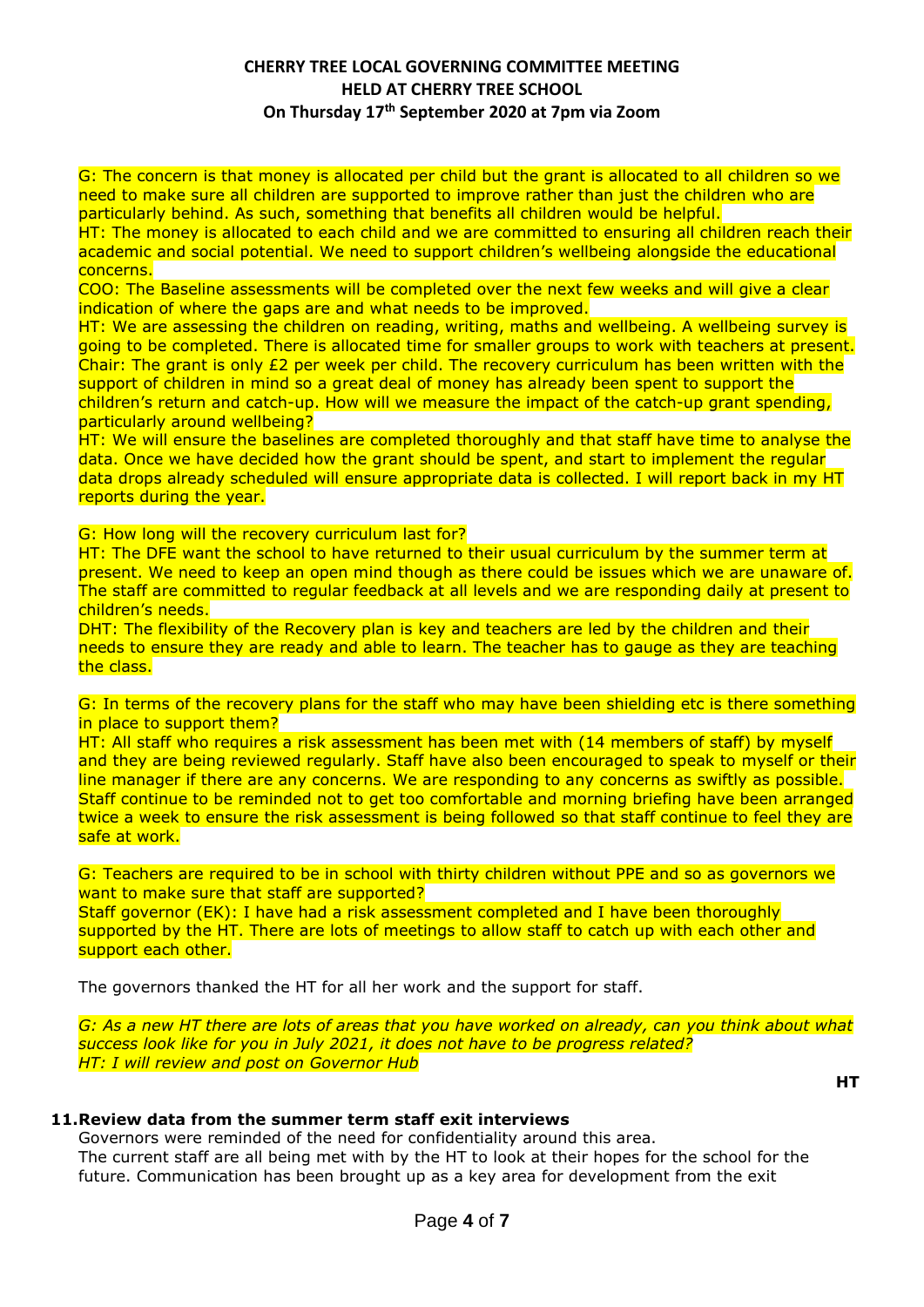interviews. As such the HT and SLT have prioritised this area and a clear communication structure has been put in place which should allow staff to know where they can go for information. The middle leaders have received training on their management responsibilities within their roles to ensure that the expectations around their communication are clear.

There has also been a lot of work completed to ensure there is consistency around the presentation of the school both physically and in terms of technology through the new branding. The staff team can now own the identity and this should have a positive impact moving forward.

The asbestos project is being started which will also improve the physical appearance of the school.

G: Will the signage for the school be updated as the HT is still on the sign and the font is incorrect? HT: The smaller signs had already been budgeted for with the HT name included. The other signage will also be changed once the funding is available.

COO: The Trust drove the branding project and so there will be funds in the budget for the rest of the signage. The Trust is keen to make sure there is a professional image for the school as this will attract parents.

G: Will that bring us in line with the other two schools?

HT: We are all making the improvements at the same time across the three schools. I have been through a rebuild at a previous school and the branding can have a massive impact.

G: Will the uniform be changing?

HT: The logo will be changed on the uniform but it will be incremental as the uniform is used up in stock.

G: Will the website be updated?

HT: This is a key process and will be changed over the next few weeks by the website companies. There will be new photos for the website and we are trying to source a photographer at the moment.

Chair: The last HT's exit interview was not all positive can you comment?

COO: The pace of change was difficult for the last HT but the school needed to change and it needed to change quickly to allow the school to achieve. The children deserve a good quality education and so the pace had to be quick to ensure that was in place. The new HT has had regular meetings to ensure they are supported.

G: Can you explain what the concerns were?

COO: The school had been identified as being close to the coasting measure at the time but it was quickly resolved.

Chair: We would like it to be clear that the governing board is here to support wherever needed. HT: I would like to thank the Trust and school staff for all their support.

#### **12.Plan HT performance management Appraisal**

The two governors for the HT appraisal were allocated as Gemma Williamson and Craig Carter.

#### **13.Overview of budget agreed by Trust**

The teachers' pay had been budgeted by the Trust at 3% across the board and the government has allocated broadly 3.1%. This will have a £5000 impact on the school budget against what was allocated during budgeting.

The COO explained that the heating system and pipe work will be updated throughout the school and as a result some asbestos will have to removed.

G: Will the fire breaks be improved as part of the project?

COO: Yes. The cost is around  $E2$  million. The focus has never been around fire safety previously from the DFE but since Grenfell the government are keen to ensure the buildings are all safe. The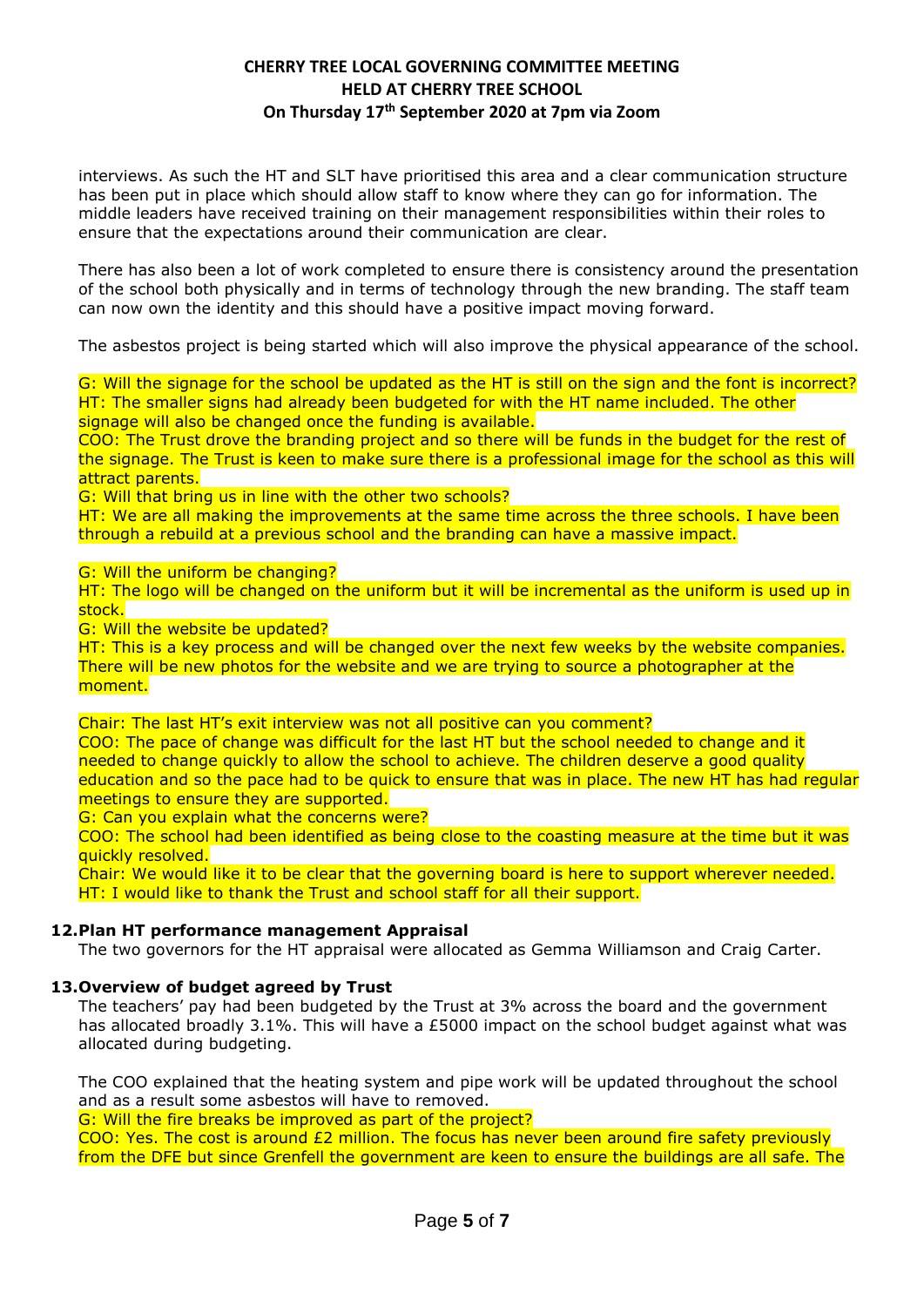nursery refurbishment is also under appeal as this missed out by two points. I will lead on the project for the school and work with the contractor and HT to ensure the project runs smoothly.

G: Do we know what the Mothercare refurbishment is going to be? This could have an impact on the numbers on roll?

HT: The plans are in place for it to be converted to flats.

COO: The overall pupil numbers in Hertfordshire are in a downward trend. However, there is a lot of development in the area which could increase pupil numbers for the school. The Trust want CTS to be the first-choice school for parents.

G: Can the premises plan be posted to Governor Hub? *COO: Yes, it works alongside the asset management plan and the H&S reports which are completed termly so all three can be posted.*

**COO**

### **14.Review and update School Plan/ discuss targets**

The plan will be reviewed at the next meeting as the reopening plan is the key focus at the moment for all the Trust schools. It is likely the targets from the 2019-20 plan will be extended for the next year.

G: Can the HT report incorporate more information relating to the re-opening plan and its progress? HT: Yes

### **Standing items:**

**15.Items from Trust board meeting:** Environmental Governor to be allocated to monitor the Environmental Sustainability policies impact – allocated under agenda item 8

### **16.Governor monitoring visits**

*The Inclusion governor will meet with Lizzie Butler and the other Inclusion governors in the Trust via Zoom.* 

**RC**

*Craig Carter and Emily Sheppard will arrange a safeguarding visit to review the termly report*

**CC/ES**

*All governors were asked to contact the HT to arrange visits for the term on their allocated areas.*  **All governors**

### **17.Safeguarding**

G: Are the school signing off the risk assessments for the wrap around care? HT: We have copies of them but we do not approve them. We work with them to have a clear plan in place which meets the requirements within school.

G: Have you noticed any increase in incidents since the return from lock down? HT: There has not been an alarming amount of issues. Staff have been trained and the cases have generally been on-going from before lock down.

G: Are you happy with the attendance for the vulnerable children?

DHT: We are delighted with the attendance which has been between 93 and 97% since the start of term. All vulnerable families are back in school and parents who have been anxious about the return have been supported to return.

HT: There has been a change in protocol for the office to phone as soon as children are not in school rather than an email being sent.